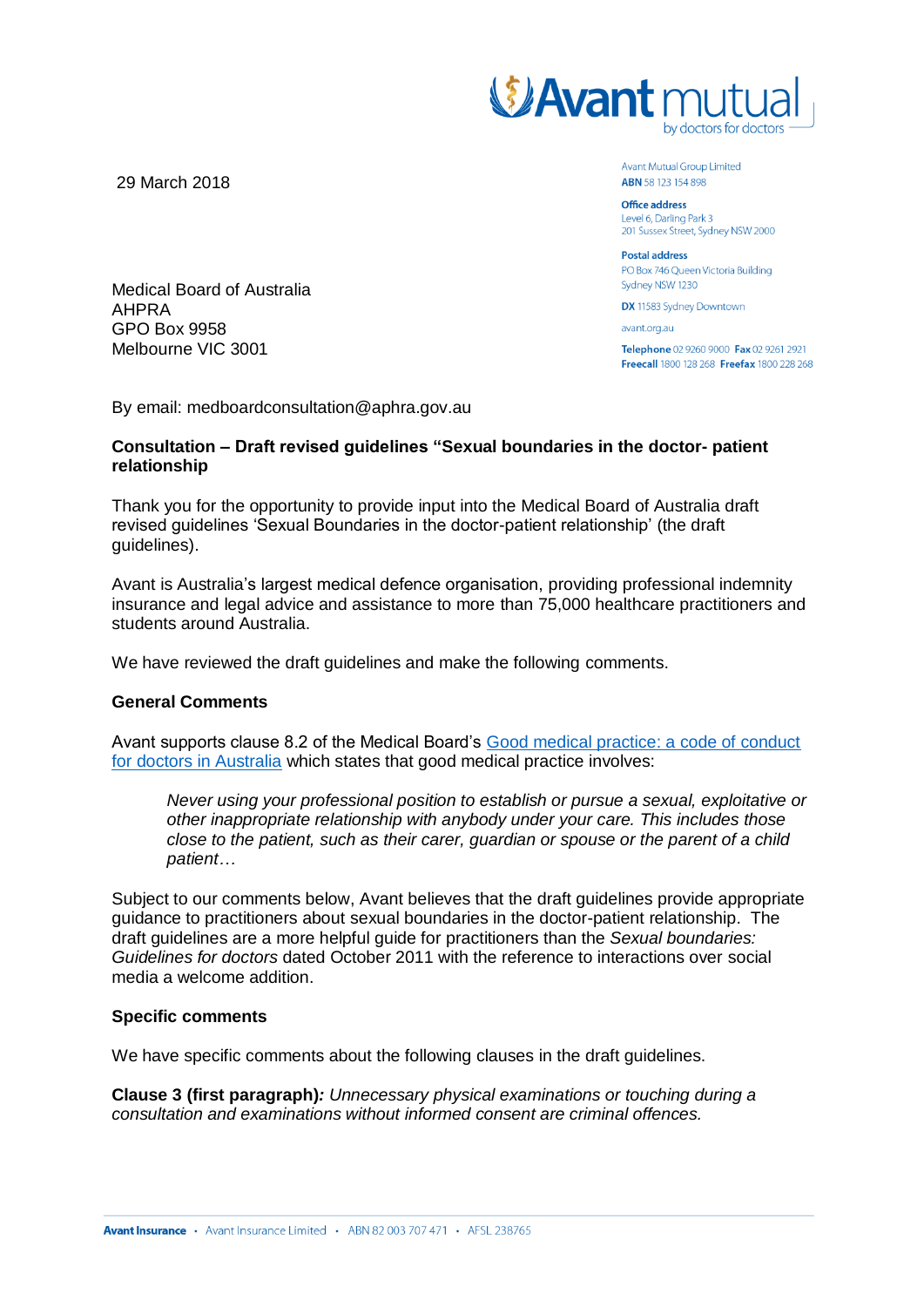

This statement is not accurate. There are times when medical practitioners are unable to obtain consent from patients such as during an emergency where a patient may be unconscious.

We recommend that this paragraph be amended by deleting the words *"are criminal offences"* and replacing them with the words *"may constitute sexual assault".* This suggested wording is consistent with the wording used in the first paragraph of part 7 of the draft guidelines.

**Clause 3.1 (bullet point 4)**: *asking a patient about their sexual history or preferences, when these are not relevant to the patient's clinical issue.* 

We are concerned that this section may be misconstrued. In our experience, patients do not always understand why a practitioner may need to obtain a full sexual history as part of a patient's background. For example, a patient may present with a fever and to rule out pelvic inflammatory disease or a urinary tract infection, a doctor should obtain a sexual history.

We agree that a doctor should explain to a patient the rationale for asking about sexual history or preferences. However, this point might be better included in clause 1.2 of the draft guidelines which deals with good communication. We suggest that clause 1.2 (bullet point 2) be amended to emphasise the importance of doctors informing patients about the rationale for obtaining a sexual history or preferences.

**Clause 4 (first paragraph):** *Doctors are responsible for establishing and maintaining sexual boundaries with their patients, regardless of their patient's behaviour. A patient cannot give their informed consent to a sexual relationship with their doctor because of the power imbalance in the doctor-patient relationship and their reliance on the doctor for their health care. Patient consent is never a valid reason for doctors to engage in sexualised behaviour.* 

We have two concerns here. The first is the reference to *consent* in the second sentence of the paragraph. The existence of consent is a legal question and not one which should be prescribed in the draft guidelines. The second concern is the inconsistency between the second and third sentences of this paragraph.

We suggest that a preferable way to approach this aspect is for these two sentences to be deleted and replaced with the following words from the *[Independent review of the use of](http://www.ahpra.gov.au/News/2017-04-11-chaperone-report.aspx)  [chaperones to protect patients in Australia:](http://www.ahpra.gov.au/News/2017-04-11-chaperone-report.aspx)* 

*There is no place for sex in the doctor-patient relationship, either in the guise of a 'consensual' sexual relationship, or in the form of sexualised comments or behaviour, or indecent or sexual assault.<sup>1</sup>*

**Clause 7 (bullet point 6):** *A doctor should not assist a patient to undress or dress unless the patient is having difficulty and asks for assistance*

Sometimes it is obvious that a patient, such as a frail elderly person, will require assistance. Some patients may be embarrassed to ask for assistance and a doctor waiting to be asked to assist in these circumstances seems impractical. It would be appropriate in circumstances such as these for the doctor to offer to assist, but to only assist with the

 $^{1}$  See page 26 of the Report.